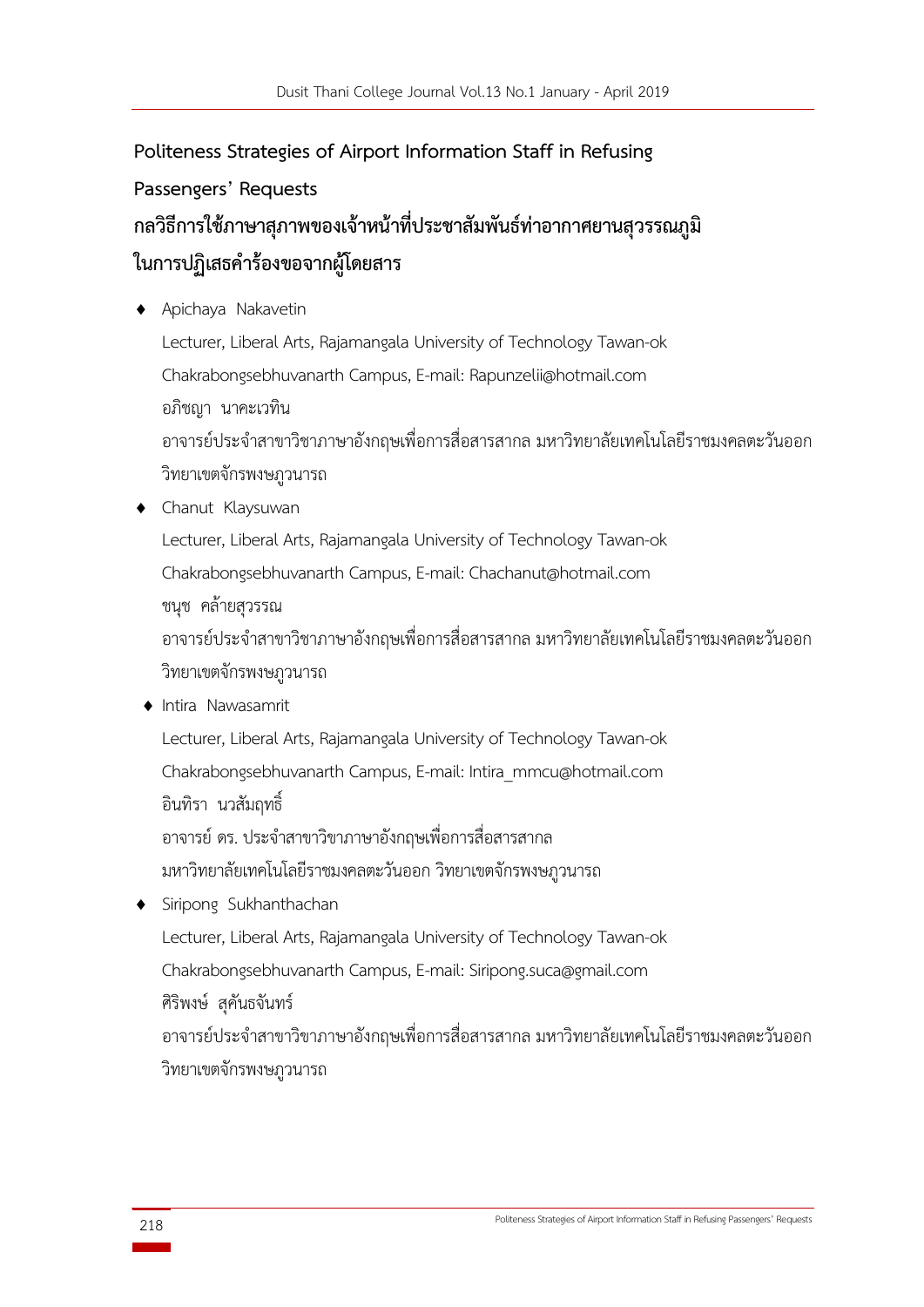Watcharee Janhom Lecturer, Liberal Arts, Rajamangala University of Technology Tawan-ok Chakrabongsebhuvanarth Campus, E-mail: [Janhom0717@hotmail](mailto:Janhom0717@hotmail.com).com วัชรีจันทร์หอม ้ อาจารย์ประจำสาขาวิขาภาษาอังกถษเพื่อการสื่อสารสากล มหาวิทยาลัยเทคโนโลยีราชมงคลตะวันออก วิทยาเขตจักรพงษภูวนารถ

# **Abstract**

The main purpose of this study was to investigate the politeness strategies used by information staff at Suvarnabhumi Airport when refusing passengers' requests in English, as well as examine the seriousness of situations that affected the use of politeness. This study uses a qualitative process to explore quality answers, this study consisted of two phases of collecting data. The first phase was the pilot study, while the second phase was the main study. The responses from the audio-recording, DCT questionnaire, and personal interviews were analyzed within the framework of Brown and Levinson's politeness strategies. The overall results suggest that airport information staff used nine politeness strategies which are 1.) Offer, promise 2.) Be optimistic 3.) Give reason 4.) Give gifts for hearer 5.) Be conventionally indirect 6.) Questions 7.) Give deference 8.) Apologize 9.) State the FTA as a general rule when In terms of the relationship between the use of politeness strategies and the level of seriousness situation, the findings showed that the seriousness of situations affected the use of politeness. That is, politeness strategies in very serious and complicated situations were used more than in serious situations in both amount and variety. What this tells us is that refusals in very serious and complicated situations could greatly impact the hearer's problems. Therefore, the information staff used a variety of politeness strategies to minimize the imposition and face threatening act to attempt to avoid any situations where passengers might feel upset or dissatisfied.

**Keywords:** Refusal, Politeness Strategies, Airport Information Staff, Face Threatening Act

# **บทคัดย่อ**

จุดประสงค์ของบทความวิจัยครั้งนี้เพื่อศึกษากลวิธีการใช้ภาษาสุภาพโดยเจ้าหน้าที่ประชาสัมพันธ์ ณ ท่าอากาศยานสวรรณภมิในการปฏิเสธคำร้องขอจากผ์โดยสารรวมถึงศึกษาความสัมพันธ์ระหว่างการนำ กลวิธีการใช้ภาษาสุภาพต่อผู้โดยสารในสถานการณ์ที่คับขันต่างกัน ในการวิจัยครั้งนี้บทความวิจัยได้แบ่งสอง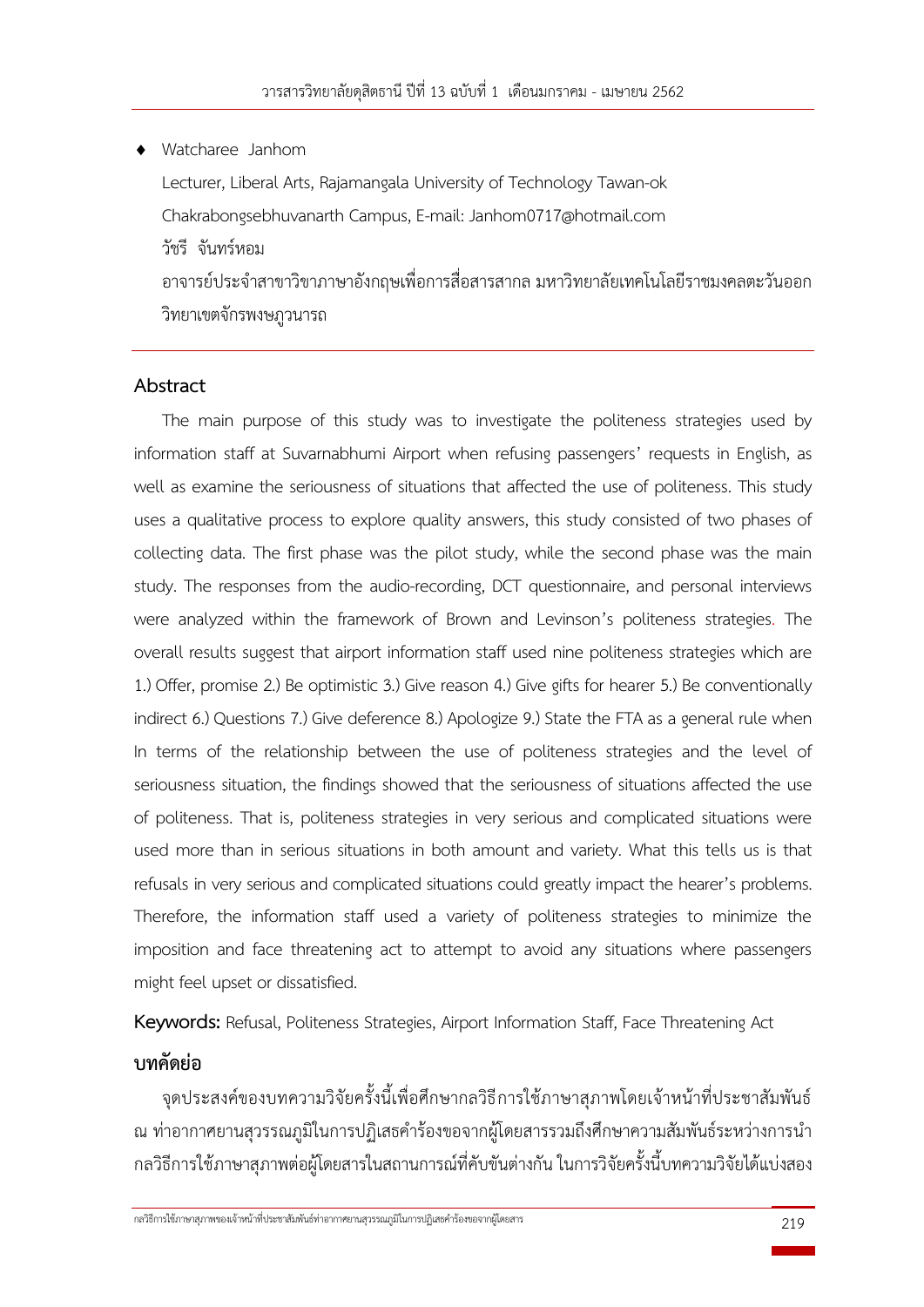ี่ ช่วงคือ ช่วงที่หนึ่งคือการศึกษานำร่องและที่ช่วงที่สองการศึกษาหลักโดยเก็บข้อมูลจากการบันทึกเสียง แบบสอบถามและการสัมภาษณ์ภายใต้กรอบทฤษฎีของบราน์และเลวินสัน ผลการวิจัยพบว่าในสถานการณ์ที่ คับขันเจ้าหน้าที่ประชาสัมพันธ์ใช้กลวิธีความสุภาพ 9 วิธีดังนี้ 1) Offer, promise 2) Be optimistic 3) Give reason 4) Give gifts for hearer 5) Be conventionally indirect 6) Questions 7) Give deference 8) Apologize 9) State the FTA as a general rule ตามลำดับ ในการปฏิเสธคำขอร้อง ผู้โดยสารในสถานการณ์ที่ตึงเครียดและซับซ้อน ทั้งนี้ในสถานการณ์ที่ตึงเครียดและซับซ้อนกลวิธีความสุภาพ ้อาจส่งผลต่อปัญหาของผ้ฟังได้และการปฏิเสธอาจเป็นการคกคามหน้าของผ้ฟังมากกว่าการปฏิเสธคำขอร้อง ในสถานการณ์ปกติ ดังนั้นเจ้าหน้าที่ประชาสัมพันธ์จึงใช้กลวิธีความสุภาพอย่างหลากหลายลดการคุกคามหน้า และพยายามหลีกเลี่ยงสถานการณ์ต่างๆเพื่อจะท าให้ผู้โดยสารไม่พอใจ

**ค าส าคัญ** :การปฏิเสธ กลวิธีความสุภาพ พนักงานท่าอากาศยานสุวรรณภูมิ การคุกคามทางหน้า

# **Introduction**

In communication, a speech act is very significant because an utterance is an effective way to convey a speaker's meaning, whether it's a request, an apology, a complaint or a refusal. In addition, people use utterances to manage social interactions and interpersonal relationships. However, an utterance can also lead to communication problems. There's a risk that the speaker's utterance could be misinterpreted. Therefore, it is important to avoid miscommunication (Song, 2012).

Refusing a request is a type of speech act that speakers might use when they are unable to respond to the needs of their listeners. According to Sadler and Eroz (2001), for instance, refusals are an especially sensitive speech act that may lead to offence or miscommunication. In this information age, a speech act might be more likely to threaten the listeners' face. One of the most important ideas behind Brown and Levinson's (1987) politeness theory is the concept of the Face Saving Act (FSA), which examines different methods for 'face saving' or saving the self-image of the listener. The efficiency of their politeness strategies entails understanding about the relationships between politeness and face. Brown and Levinson (1987) stated that face is the public self-image that we want others to see and respect. Face is very significant for human interaction and social acceptance. In the theoretical part of their work, Brown and Levinson introduced the notion of face in order to illustrate politeness in a broad sense (Kitamura, 2001).

Politeness is one of the most important elements in business communication, especially customer service since staff have to continually meet customers' needs to keep them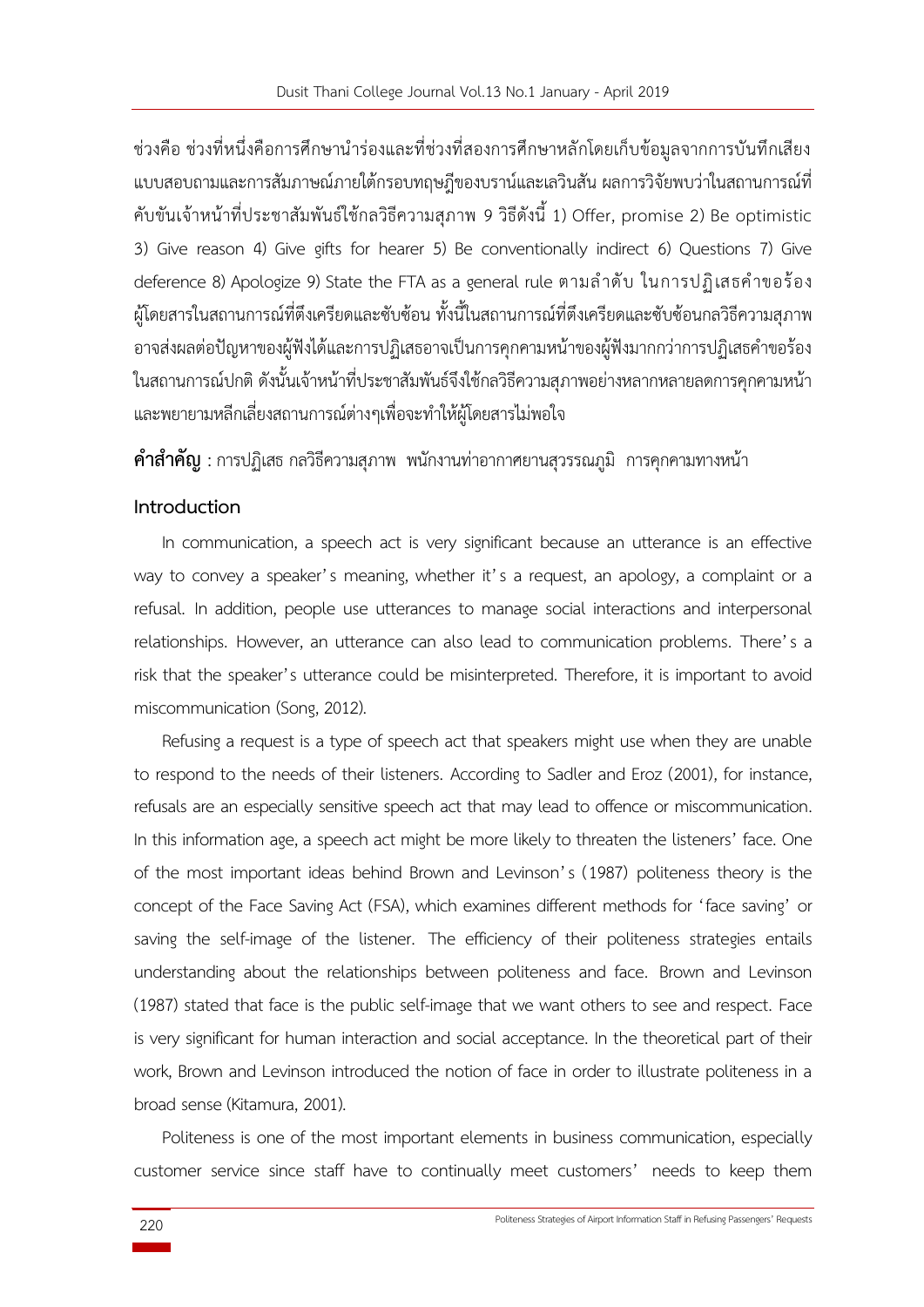satisfied. Customers always expect to be completely satisfied from the service that they receive (Agbor, 2011). As such, refusing customers' requests becomes difficult in view of the fact that the customer is the king in the service business because this speech act may cause the relationship problems between staff and customers.

Information staff at the Suvarnabhumi Airport need to communicate face-to-face with passengers in English every day. Their responsibilities include providing information, solving passengers' problems, and responding to passengers' needs and requests to make them satisfied. However, when staff are unable to avoid refusing passengers' requests, politeness strategies become necessary to make passengers feel less threatened and frustrated when they are confronted by Face Threating Acts (FTAs).

As stated earlier, given the use of politeness in face-to-face communication, the level of politeness norms of information staff – who have to interact with passengers in English – is more important than others who speak English in informal situations. It is necessary to study how airport information staff refuse requests in English. The findings of this study will shed light on the use of politeness strategies that play a significant role in interactional service communication. Specifically, the findings will examine the patterns in politeness strategies used by information staff to save the face of passengers, as well as the strategies staff choose when preforming face threatening acts in English. In addition, this research seeks to explore how politeness strategies and varying levels seriousness in situations can affect the selection of politeness strategies used to refuse a passenger's requests.

## **Objectives**

1. To discover politeness strategies that occur when Thai airport information staff refuse the requests of passengers.

2. To find out how the severity of the situation affects the way in which Thai airport information staff use politeness strategies.

#### **Research Questions**

The study poses the following research questions:

1. What politeness strategies does the participant use when refusing passengers' requests in English?

2. How does the participant use politeness strategies to refuse passengers' requests in very serious and complicated situations?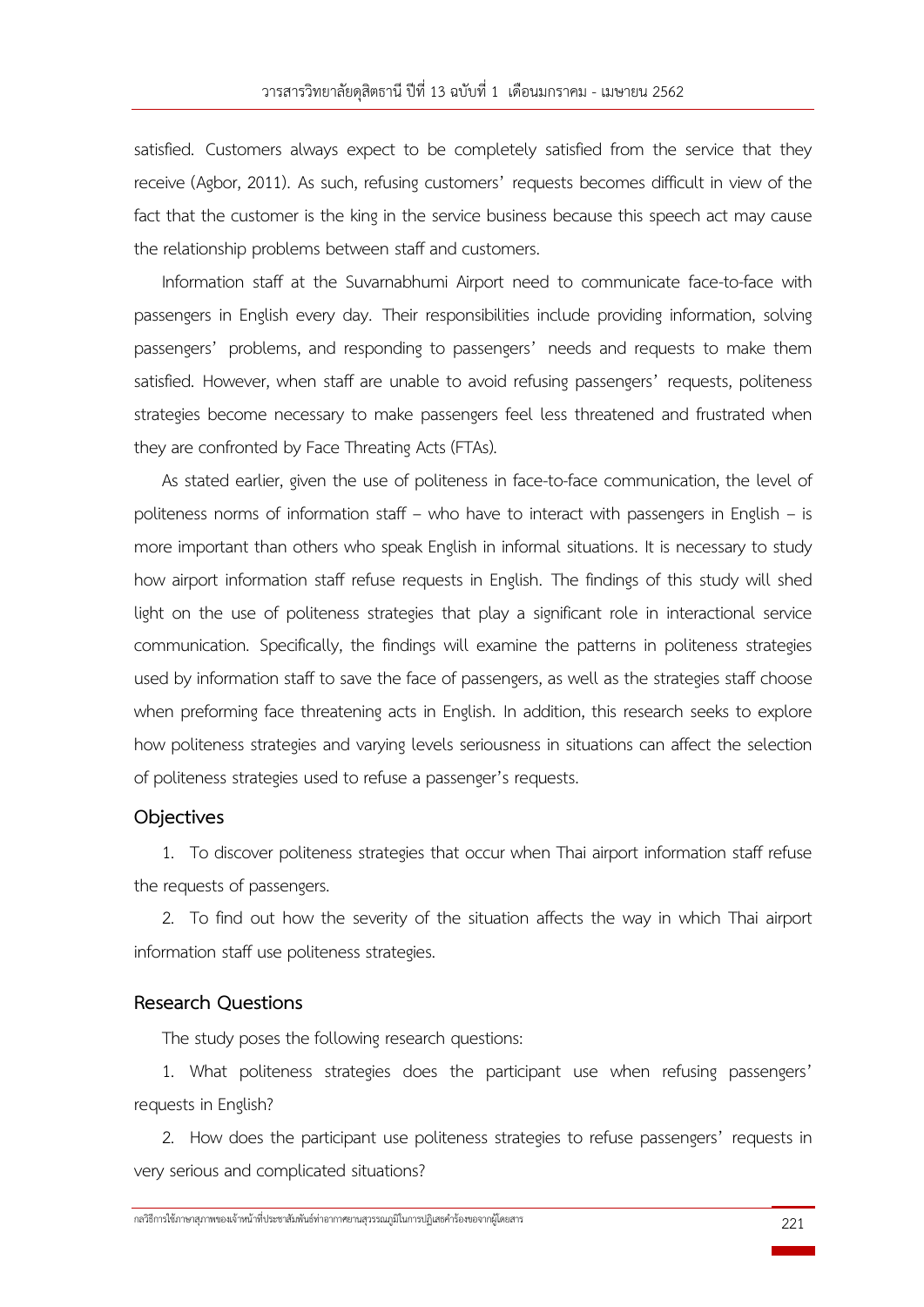#### **Literature Review**

Politeness is one of the most important elements in communication; it helps people maintain and develop their relationships. Within politeness research, there are many strategies used for analyzing and investigating the concepts of politeness. According to Brown and Levinson's theory, FTAs are utterances that should be avoided. In the case that FTAs are unavoidable, the speaker needs to use politeness strategies carefully to minimize a possible threat or offence in order to maintain each other's face. This is called a face saving act (FSA).

Brown and Levinson (1987) also claimed that when speakers use politeness, they should consider particular social factors to help them select appropriate politeness strategies, which will minimize the likelihood of any threat or offence. The social variables that play important roles in the level of politeness are indicated as follows:

In performing politeness, Brown and Levinson propose five levels of politeness strategy to deal with FTAs, which include baldness on record, positive politeness, negative politeness, baldness off record and avoiding FTAs.

1) Bald on record (Do FTA without redressive action):

The speaker wants to express the maximum efficiency of the purpose more than they want to make the listeners satisfied, like in an urgent situation. Therefore, this strategy has a higher risk of threatening's the face of the listener.

2) Positive politeness (Do the FTA with redressive action):

This strategy is a way to express utterances with redressive action. It focuses on the closeness of the speaker and the hearer. In other words, the speaker makes an effort to show friendliness, solidarity and familiarity to the listener (Srisurak, 2011) .There are fifteen strategies in positive politeness, which are as follows: 1) Notice/attend to the listener's wants, 2) Exaggerate interest/approval, 3) Intensify interest, 4) Use in-group identity markers, 5) Seek agreement, 6) Avoid disagreement 7) Presuppose/assert common ground 8) Joke, 9) Assert knowledge of listener' s wants 10) Offer, promise, 11) Be optimistic, 12) Include both S (Speaker) and H (Hearer) in the activity, 13) Give (or ask for) reasons, 14) Assume/assert reciprocity, and (15) Give gifts to listener.

3) Negative politeness (Do the FTA with redressive action):

This strategy is a way to express utterances with redressive action to perform in a way in which the speaker pays respect and does not want to threaten or impose upon the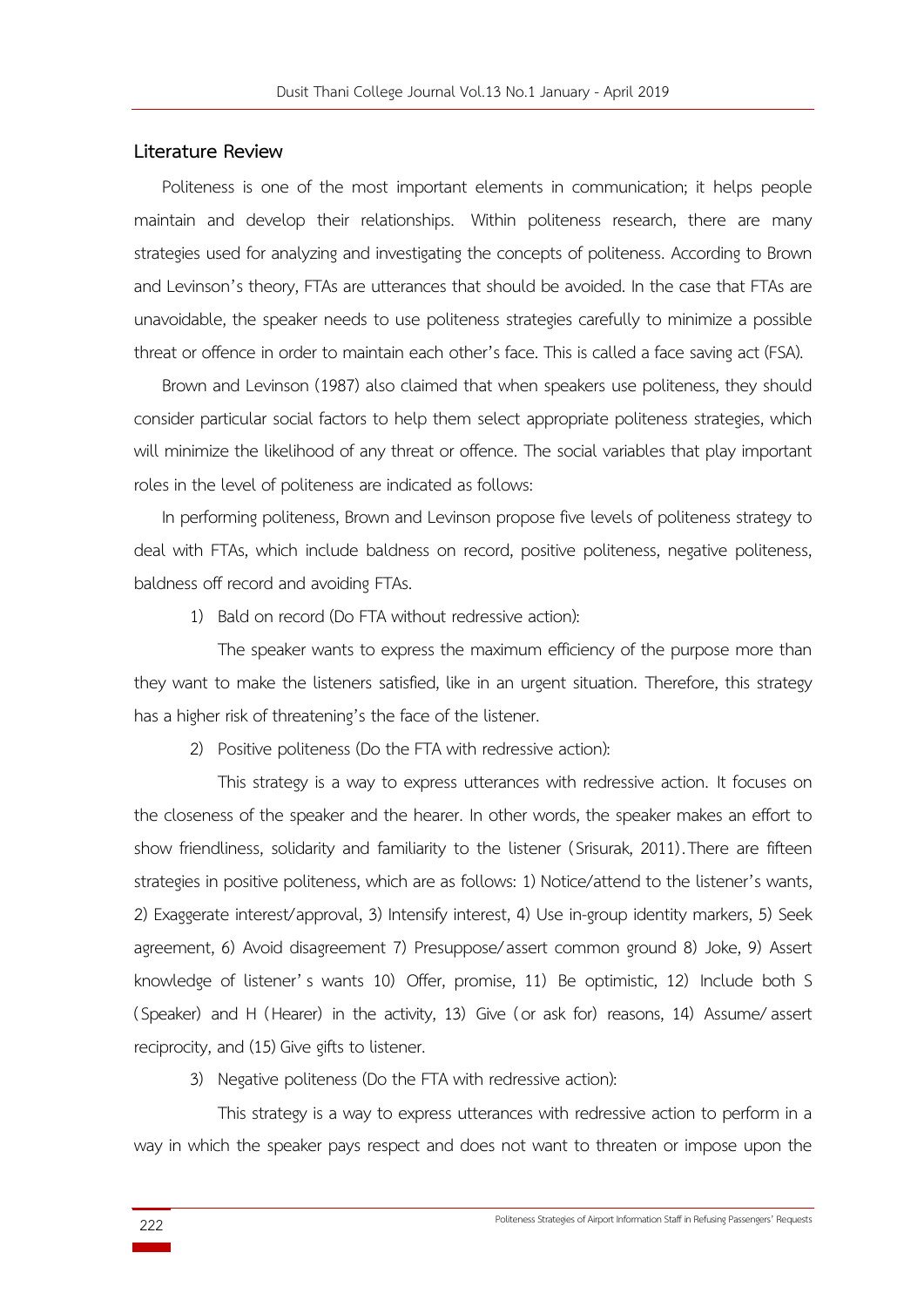listener's negative face. This strategy is often used when the speaker and the listener are separated by social distance. Therefore, a form or pattern of the act is quite formal. The strategies which could save negative politeness are as follows: 1) Be conventionally indirect, 2) Question, 3) Be pessimistic, 4) Minimize imposition, 5) Give deference, 6) Apologize, 7) Impersonalize, 8) State the imposition as a general rule, 9) Nominalize, and 10) Go on record as incurring a debt

4) Baldness off record (Do the FTA):

This strategy is a way in which the speaker expresses indirect utterances. That is to say, the speaker does not communicate directly and does not say what he or she really wants to say. Thus, the listener needs to interpret the real meaning. Therefore, this strategy could lead to miscommunication due to the potential for misunderstanding. The strategies for this main strategy are: 1) Give hints/clues, 2) Give association clues, 3) Presuppose, 4) Understate, 5) Overstate, 6) Use tautologies, 7) Use contradiction, 8) Be ironic, 9) Use metaphors, 10) Use rhetorical questions, 11) Be ambiguous, 12) Be vague, 13) Over-generalize, 14) Displace listener, 15) Be incomplete, use ellipsis.

5) Do not do the FTA:

This strategy means that the speaker says nothing to the hearer to avoid threatening the hearer' s face. However, he/ she does do something to convey his/ her purpose. This strategy could help the speaker avoid any offense.

Srisurak (2011) studied politeness and pragmatic competence in Thai speakers of English. She investigated the language usage and the use of politeness in requests, complaints, and disagreements by Thai speakers of English. The participants were hotel and travel agencies and students from Rajabhat University. The data were collected by through role-play activities and Discourse Completion Tests (DCT). The findings indicated that all the groups used negative politeness the most often followed by baldness on record and positive politeness. The researcher suggested that the participants used both negative and positive politeness to avoid confrontation. Furthermore, the results showed that the social variables of power and social distance affected the level of politeness.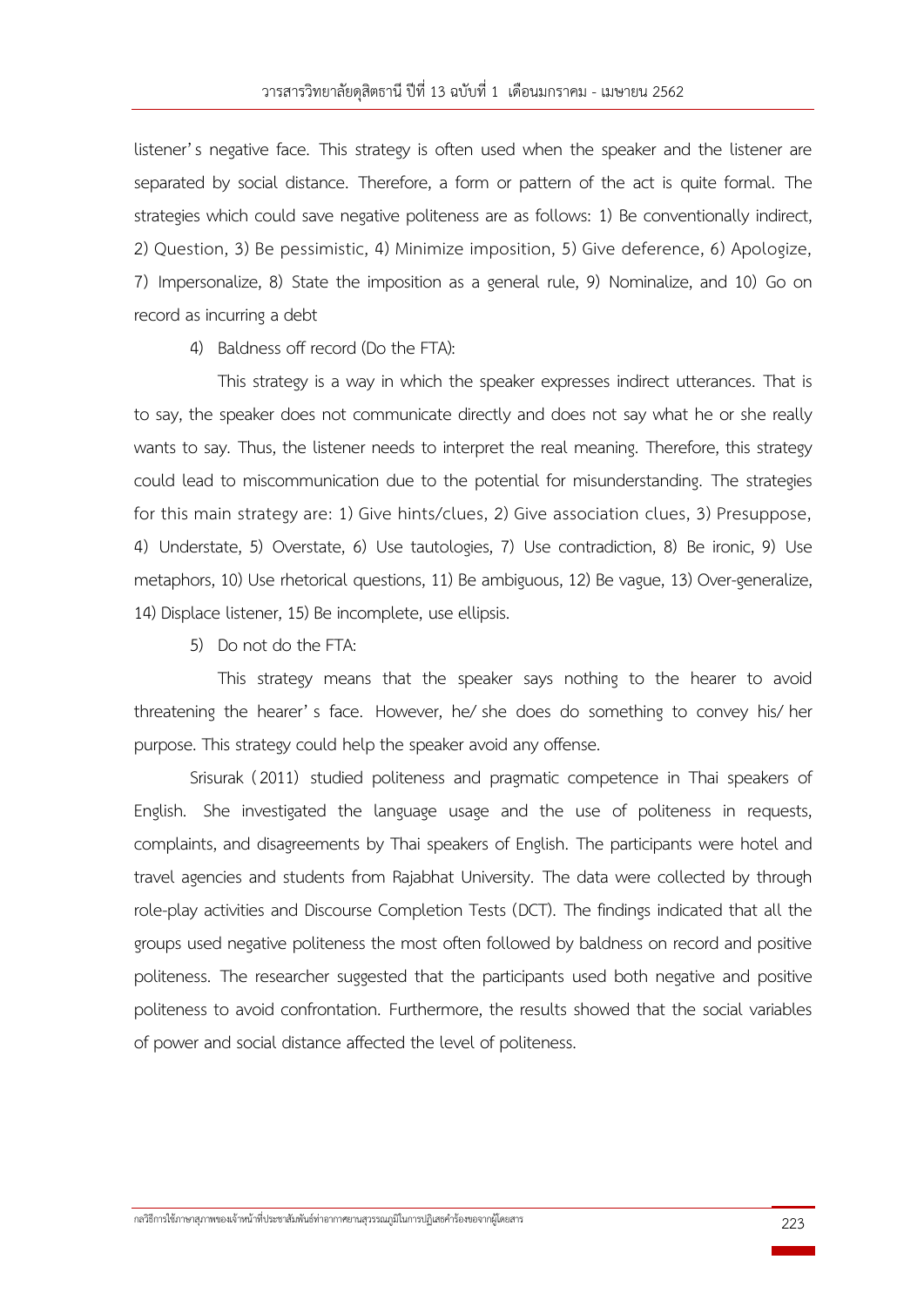#### **Methodology**

#### **Phase 1: Pilot Study**

Since there has been no research about airport information staff, this pilot study was conducted as pre-test research to discover primary information about refusal situations, strategies employed by information staff for developing the questionnaire, and questions for the interview. The pilot study was also conducted to find and select participants who had the best experiences to share in terms of communicating in English with passengers in an area of refusing requests, to gather a richness of information that would be suitable for the research details.

#### 1.1 Participants

For the pilot study, sixty information staff were selected.

1.2 Instruments

Unstructured interviews were used to find an appropriate sampling of participants who were frequently confronted with complicated and serious situations.

1.3 Data Collection Procedure

Sixty information staff were identified by using unstructured interview techniques: asking open-ended questions.

#### **Phase 2: Main Study**

2.1 Participants

The participants in this main study contained a unique sampling of participants selected from the pilot study through unstructured interviewing techniques. A participant in the study, she is a senior staff member who manages other staff, as well as resolves staffand passenger-related problems.

2.2 Instruments

Data were collected using three methods: audio recording, Discourse Completion Tests (DCT), and semi-structured interviews.

The DCT questionnaire was adapted from Thaithae (2012). The situations in the questionnaire came from the pilot study. Sixty airport information staff were asked about their everyday experiences dealing with common passenger requests to examine possible situations in which refusals occur most frequently. The results showed that there were ten passenger request situations that staff were most commonly confronted with. In each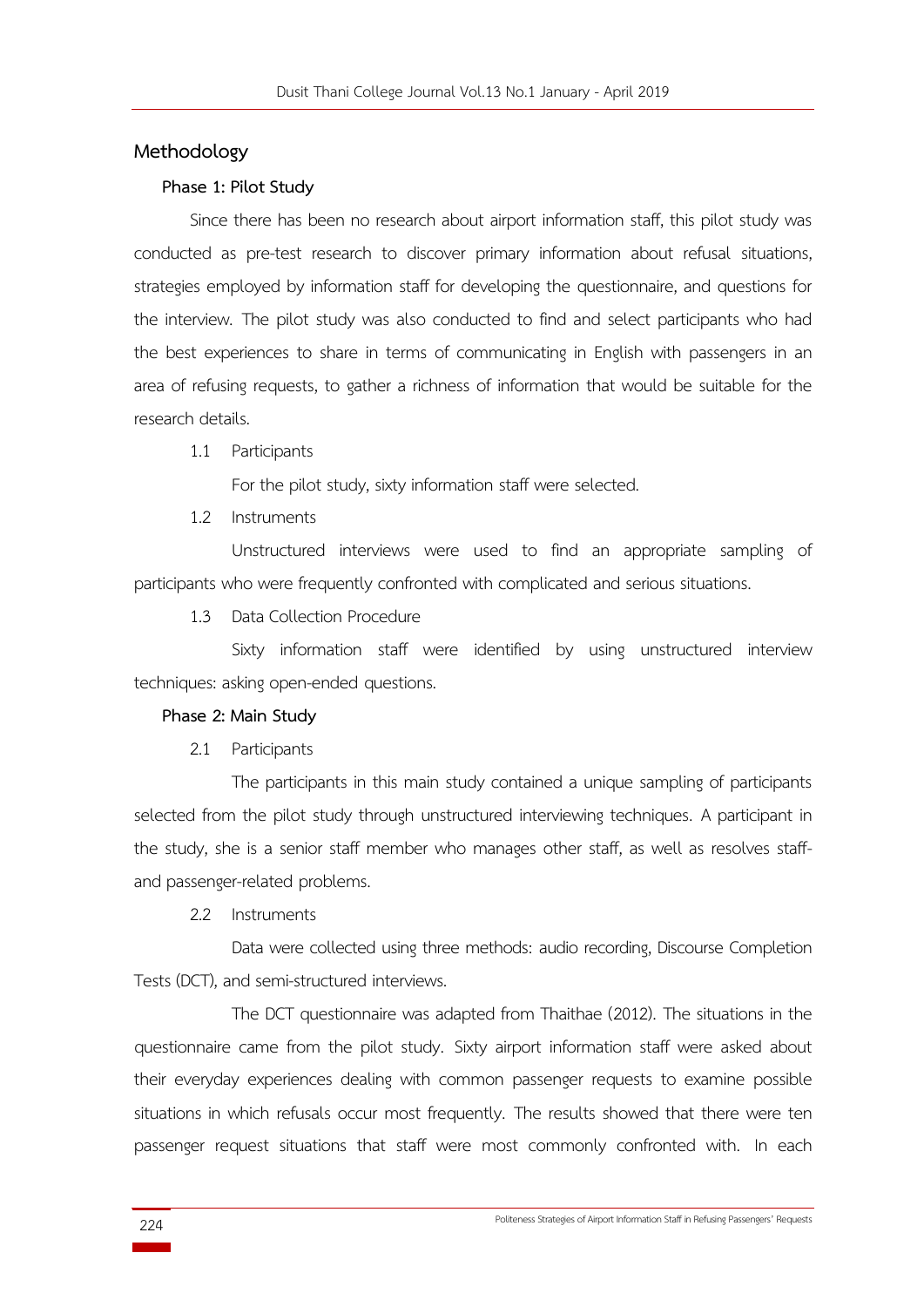situation, staff had to refuse the passenger's request. The ten situations were divided into two levels of seriousness: serious situations and very serious and complicated situations (in which other staff opinions were requested)

ผู้โดยสารหญิงชราท่านหนึ่งต้องการขอใช้โทรศัพท์ที่เคาน์เตอร์ประชาสัมพันธ์เพื่อโทรติดต่อญาติ แต่เนื่องจากโทรศัพท์ภายในเคาน์เตอร์เป็นเบอร์ภายใน จึงสามารถ ติดต่อได้เฉพาะหมายเลขภายในท่าอากาศยานเท่านั้น ทำให้ไม่สามารถให้ผู้โดยสารใช้ติดต่อญาติได้ และตามระเบียบท่านไม่สามารถใช้มือถือของตนเองในขณะปฏิบัติ หน้าที่ได้ **ท่านจะกล่าวปฏิเสธผู้โดยสารอย่างไร**

ผู้โดยสาร: ฉันจะขอให้คุณช่วยโทรศัพท์ติดต่อญาติให้มารับที่สนามบินหน่อย ฉันมีเบอร์โทรศัพท์แต่ไม่มีโทรศัพท์มือถือ ฉันยืนรอญาติมาครึ่งชั่วโมงแล้ว

ท่าน:

An example of a serious situation

ในกรณีที่ผู้โดยสารขอร้องให้ท่านติดต่อกับสายการบิน แต่เมื่อท่านติดต่อไปยังสายการบิน ปรากฏว่าเคาน์เตอร์สายการบินปิดแล้ว และไม่สามารถติดต่อเจ้าหน้าที่สาย การบินได้ แต่ผู้โดยสารยังขอร้องให้ท่านหาวิธีติดต่อกับสายท่านอีกหลายครั้ง **ท่านจะมีการกล่าวกับผู้โดยสารอย่างไร**

 $\mathcal{L}_\mathcal{L} = \mathcal{L}_\mathcal{L} = \mathcal{L}_\mathcal{L} = \mathcal{L}_\mathcal{L} = \mathcal{L}_\mathcal{L} = \mathcal{L}_\mathcal{L} = \mathcal{L}_\mathcal{L} = \mathcal{L}_\mathcal{L} = \mathcal{L}_\mathcal{L} = \mathcal{L}_\mathcal{L} = \mathcal{L}_\mathcal{L} = \mathcal{L}_\mathcal{L} = \mathcal{L}_\mathcal{L} = \mathcal{L}_\mathcal{L} = \mathcal{L}_\mathcal{L} = \mathcal{L}_\mathcal{L} = \mathcal{L}_\mathcal{L}$ 

ผู้โดยสาร: ไม่ว่ายังไงผมก็ทิ้งยานี้ไม่ได้ ผมต้องการติดต่อกับสายการบิน รบกวนคุณช่วยหาทางติดต่อกับสายการบินให้ได้ ผมจะไม่ไปไหนและคุณจะต้องติดต่อกับสายการ บินให้ผมจนกว่าผมจะได้คุยกับเจ้าหน้าที่สายการบิน

ท่าน:

An example of a serious and complicated request situation

The DCT was an open-ended questionnaire consisting of two parts: personal data and ten situations. However, the serious, and very serious and complicated situations were mixed into the questionnaire to hide the purpose of the study from the participants. The serious situations were listed as situations 1, 2, 4, 5, and 10, while the very serious and complicated situations were listed as situations 3, 6, 7, 8, and 9. The questionnaire was written in Thai to ensure that the participants understood the situations correctly before answering the questions.

- 2.3 Data Collection Procedure
	- 1. Audio recording

Participants were informed that conversations between the participants and passengers would be recorded. However, participants were not informed as to what would be examined in their conversation to ensure real and authentic results.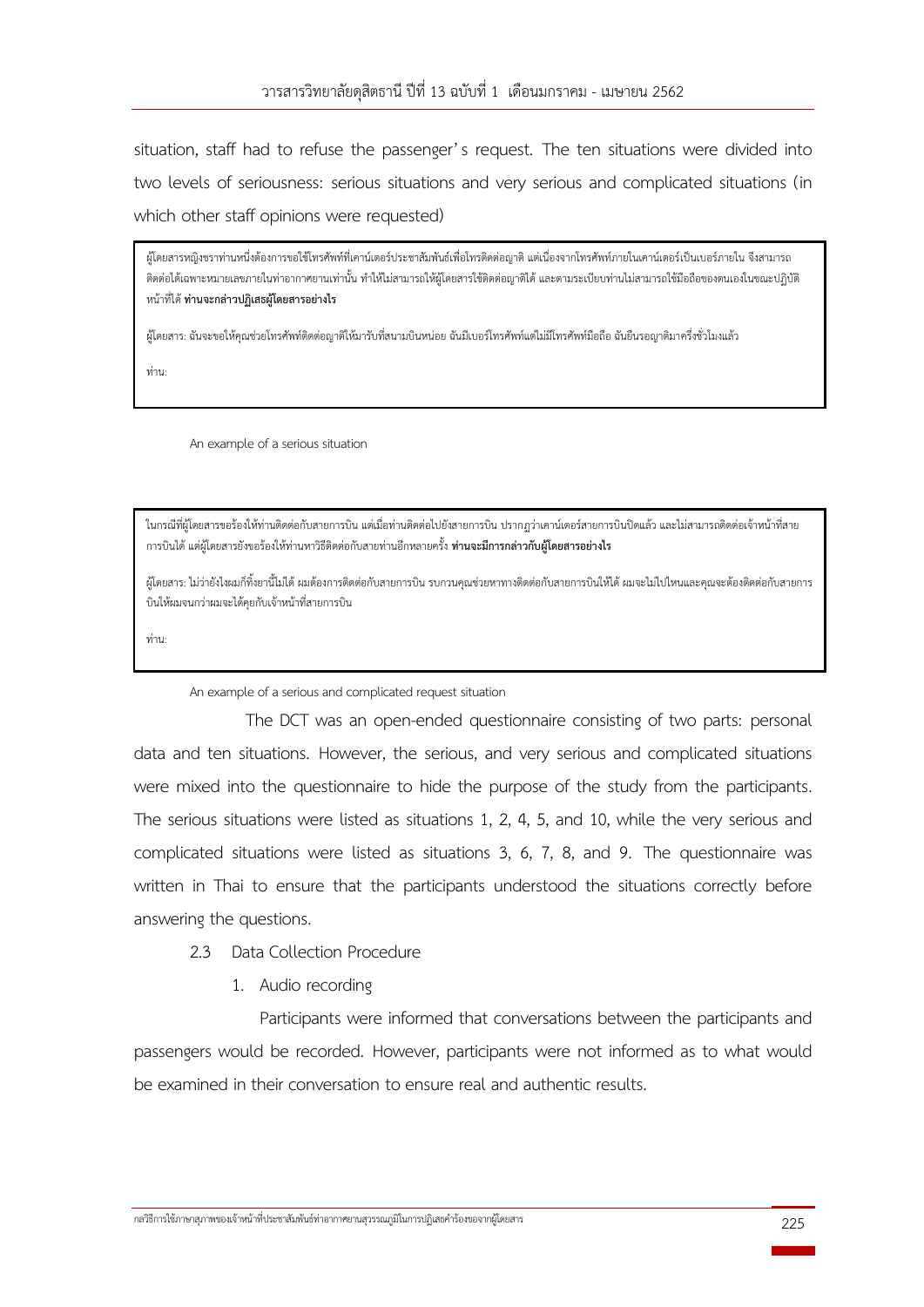#### 2. Discourse Completion Test (DCT) Questionnaire

Another method used was a questionnaire. Discourse completion tests (DCT) were questionnaires used to get valuable responses, which could not be obtained through the audio-recording method.

3. Interviews

The final way that data was collected was through personal interviews. Interviews were conducted last to ensure that participants were not aware of the primary purpose of the study until the audio-recording had been completed. Secondly, it was necessary to collect the data from the questionnaire first to have background knowledge about each participant from to DCT, which could then be used to fill in the information that might be lacking in the audio recording and the DCT.

The data collection for the study was performed through a semi-structured interview, which provided reliable data. Each question asked in the interview was openended and related to background information and the use of politeness strategies when dealing with face threatening acts in a varieties of situations.

#### **Data Analysis**

The responses from the audio-recording, DCT questionnaire, and personal interviews were analyzed within the framework of Brown and Levinson's politeness strategies. All responses were differentiated into five categories of politeness strategy by matching a particular response with a specific politeness strategy.

- 1. Bald on record
- 2. Positive politeness
- 3. Negative politeness
- 4. Bald off record:
- 5. Do not do a face threatening act.

Responses were divided into two groups: (1) serious situations and (2) very serious and complicated situations. Firstly, the responses from five serious situations were analyzed to investigate the strategy used for politeness.

In addition, the frequency of specific politeness strategies was measured – which occurred in both the DCT and the audio recordings – to investigate the strategies used most frequently by the participants when refusing passengers' requests.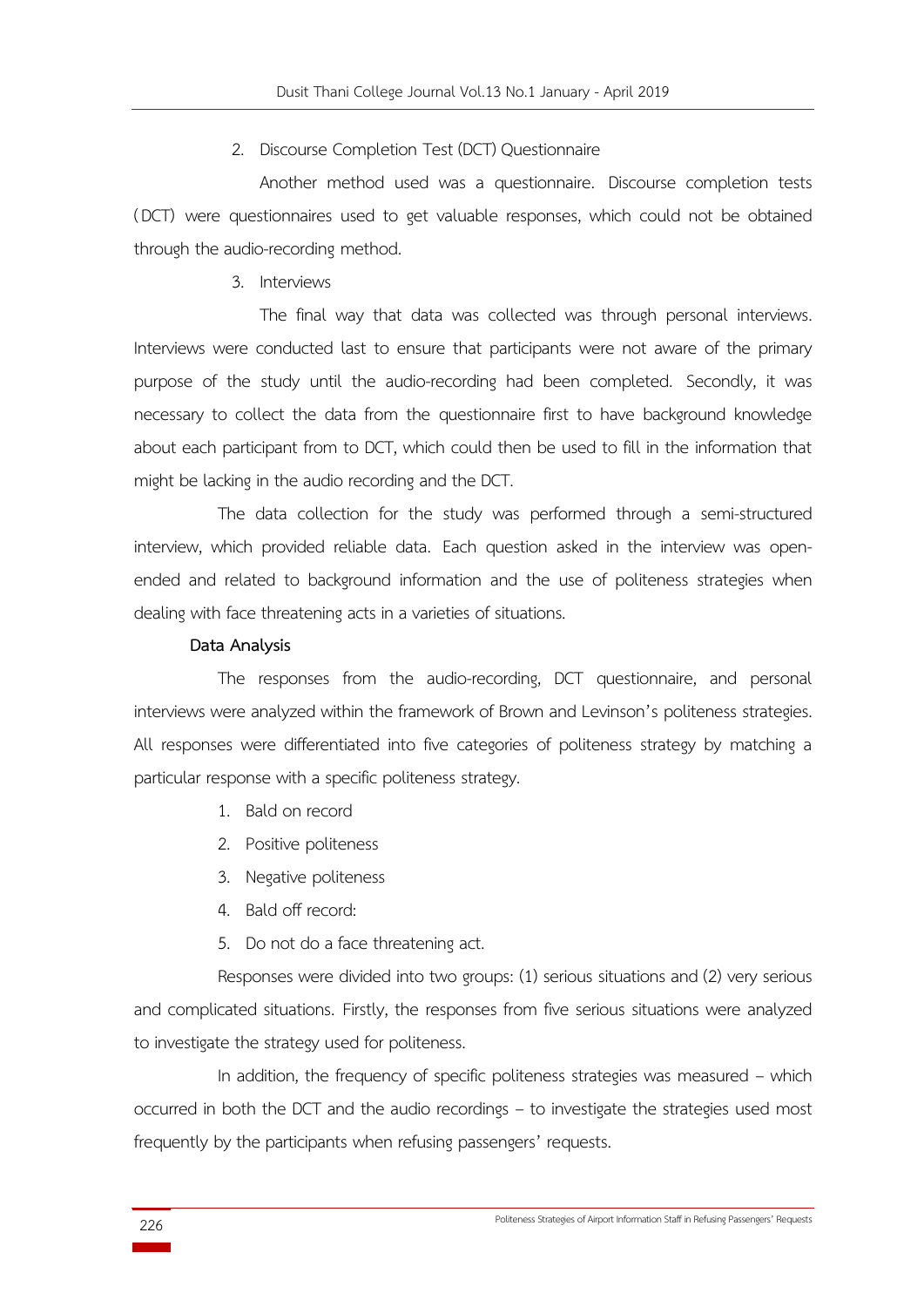For the analysis of the interviews, the analysis examined and identified how and why the participants expressed politeness strategies during refusals.

# **Result**

## **The analysis of politeness strategies in refusing passengers' requests**

Firstly, the research focused on the overall use of politeness strategies in refusing passengers' requests offered by the participants. From the analysis of politeness strategies through the responses in the discourse completion test (DCT), which consisted of ten situations and audio recordings of 10 situations, data suggested that there were both positive and negative politeness strategies employed, which were differentiated into the following 9 categories:

Frequency of politeness strategies in refusing passengers' requests

#### **Table 1**

|                                          | Amount                   |               |       |
|------------------------------------------|--------------------------|---------------|-------|
| Politeness Strategies                    | <b>DCT Questionnaire</b> | Record        | Total |
| 1. PP 10- Offer, promise                 | 4                        | 2             | 6     |
| 2. PP 11- Be optimistic                  | 3                        | 3             | 6     |
| 3. PP 13- Give reason                    | 10                       | 8             | 18    |
| 4. PP 15- Give gifts for H               | 3                        |               | 3     |
| 5. NP 1- Be conventionally indirect      | 9                        | 5             | 14    |
| 6. NP 2- Question                        | 6                        | 4             | 10    |
| 7. NP 5- Give deference                  | 4                        |               | 5     |
| 8. NP 6- Apologize                       | 9                        | $\mathcal{P}$ | 11    |
| 9. NP 8- State the FTA as a general rule | 6                        |               |       |

PP stands for Positive politeness and NP stands for Negative politeness

According to the politeness strategies in refusing passengers' requests from the discourse completion test ( DCT) and audio recordings, the participants used negative politeness strategies more frequently than positive politeness strategies. However, participants also used the give a reason strategy (18) more frequently than other strategies. The participants used the give a gift to the hearer (3) strategy the least often. The strategies were examined and discussed through the perspective of the participants from the interviews. The following example in each strategy illustrates one of the responses which is related to the point of the strategy: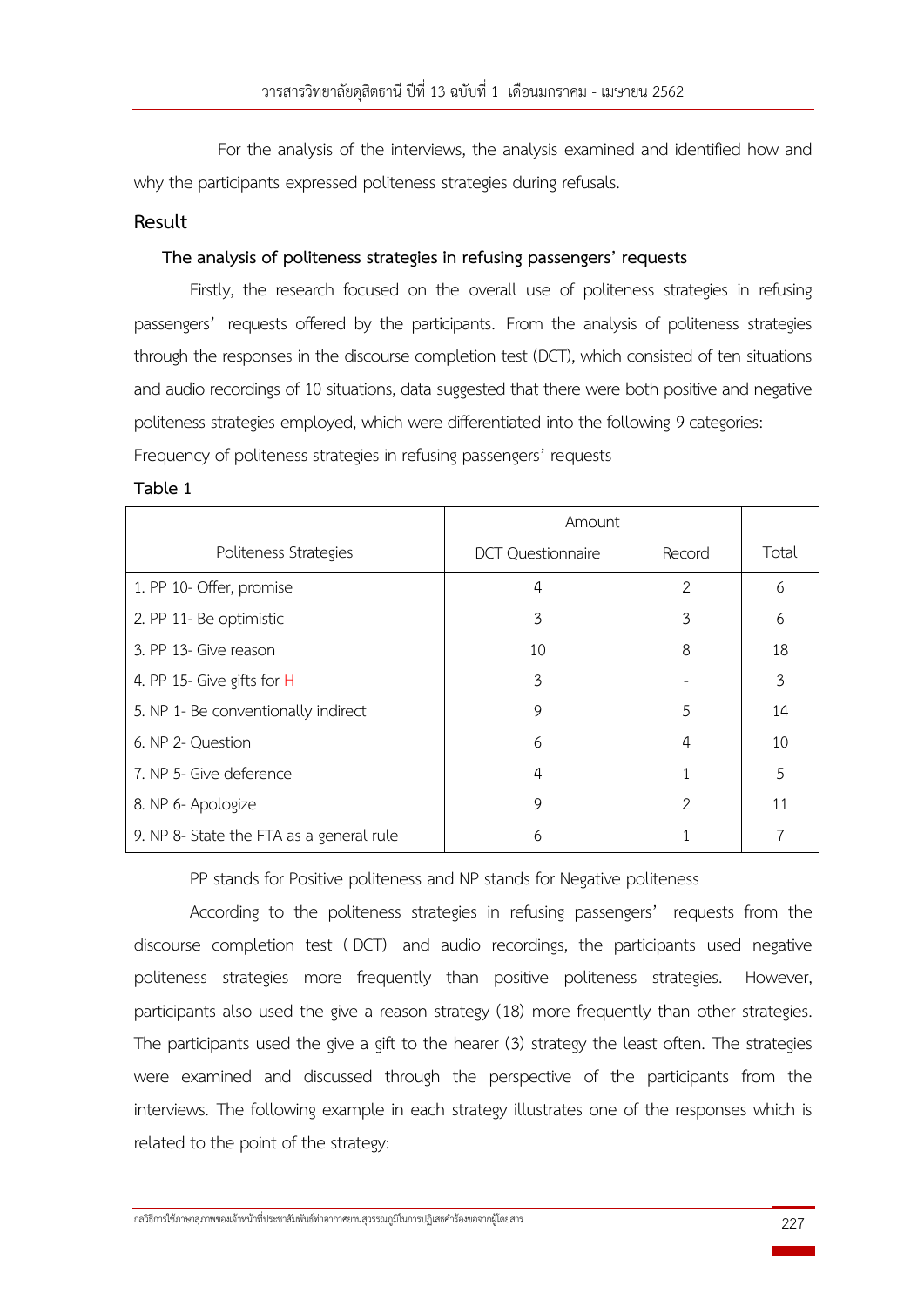1) Positive politeness (PP10)- Offer, promise

The speaker took the form of offer to show that the speaker could not respond the interlocutor's request. Instead, he/she attempted to help the hearer in other ways.

For example:

Situation 3*"Sorry, I'm just information staff. I don't have enough money. I think it's easy if you call to your parent. But if cannot, I'll call the embassy for you again."* 

According to the interview, in Situations 3, the participants used offer strategies to refuse the request of the passenger to show that even though the participant could not respond the passengers' requests, she or he attempted to do other things to help the participant by using the utterance 'I will' to help reduce the anxiety and negative feelings of the participants.

2) Positive Politeness (PP11)- Be optimistic:

For this strategy, the speaker used specific utterances to show willingness. The speaker assumed that the hearer was willing or able to do something to ensure a positive outcome. For example:

Situation 4*" This one instruction how to connect wifi easily. You can follow protocol step by step by the picture."*

From the interview, the participant attempted to show her belief that the passenger or the participant could do something.

3) Positive politeness (PP13)- Give a reason

The giving reasons strategy was used to explain why the speaker could not accept the hearer's request. The request could have a negative impact on the hearer. Therefore, the request was something that the participant was unable to do. Also, the speaker avoided a direct refusal without a redressive utterance, which may have threatened the hearer' s feelings. For example:

Situation 1 *"Sorry madam, I can't help you call from my telephone because it is only for internal call reason."*

From the interview, the participant explained the reasons by giving details of the problems to make the hearer understand the situation. By giving a reason, she could establish a refusal that seemed more reliable.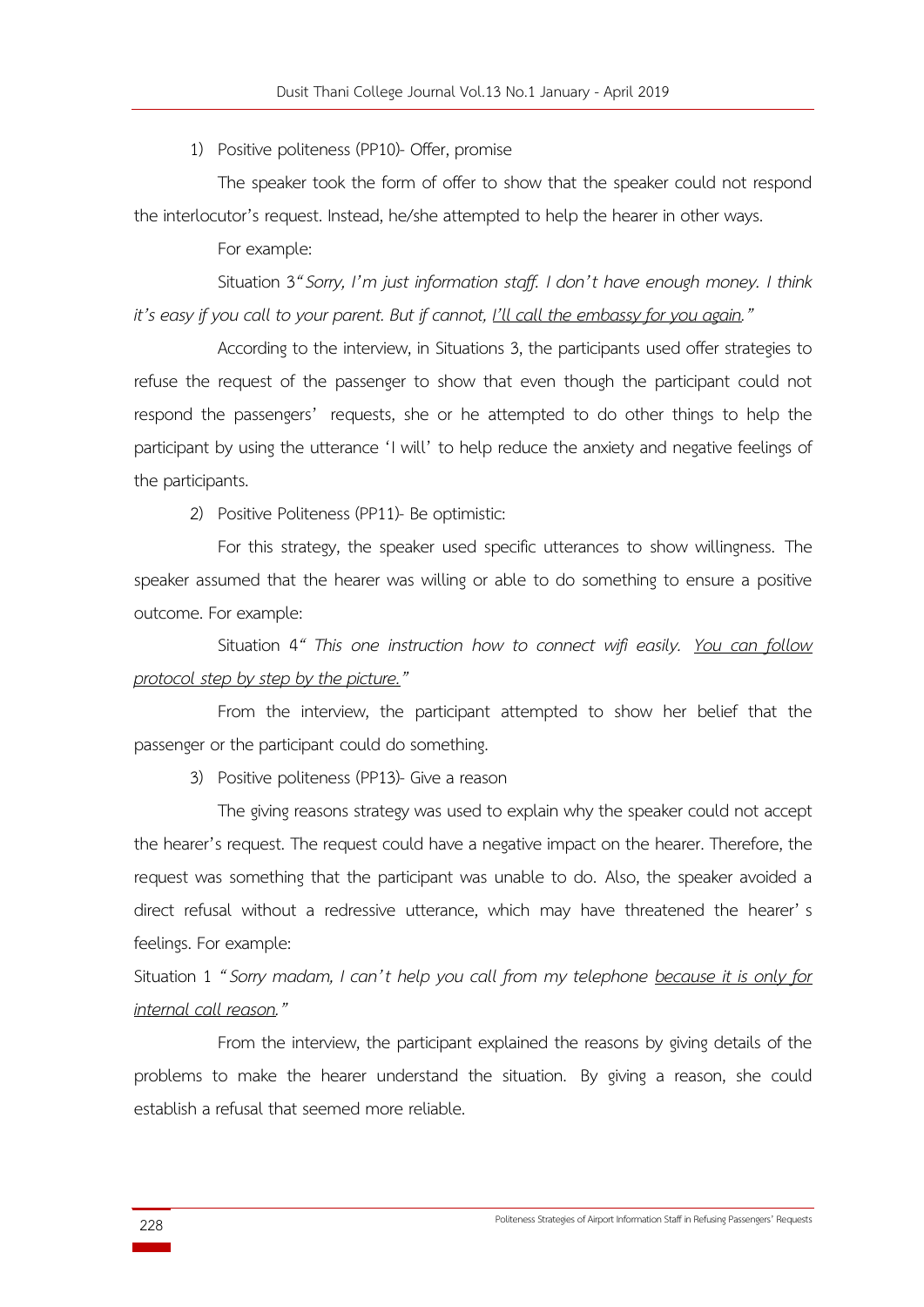4) Positive politeness (PP15)- Give gifts for H (goodness, sympathy, and understanding) Expressing sympathy to the hearer is a strategy used when a speaker attempts to

show that he or she understands the hearer's feelings. For examples:

Situation 6 "Sorry sir*, I understand this item is important for you* but airline said that they can't help you"

From the interview, the participant claimed that she used the utterance to show that she cared for and understood the passenger's feelings. She also felt the same as the passenger. This strategy might make passengers feel less angry and more relaxed even though the participant has refused the requests.

5) Negative politeness (NP1)- Be conventionally indirect

Using conventionally indirect statements, such as 'could you' or 'would you,' was a strategy widely used to show politeness when making requests. For example:

Situation 6 *"Could you talk to airport security supervisor to handle this, please? I'm just information staff who has no power to help you."*

The participant claimed that she uses this strategy when she cannot directly respond to a request. Thus, she gave the passenger another choice in the form of a conventionally formal question. In addition, by using a formal question, the participant paid respect to the passenger.

6) Negative Politeness (NP2)- Question

By asking a question to the hearer, participants were able to show that they were actively attempting to find a way to help the passenger. For example:

Situation 10 *"If you can't do it by yourself. How about booking travel agency? I think they can do it for you."*

In Situation 10, the participant refused the passenger's request since she could not use the computer to book a new ticket for the passenger. However, she offered the passenger a choice by using ask the question 'How about.'

7) Negative Politeness (NP5)- Give deference

The giving deference strategy was used when speakers wanted to show respect to the hearer, while remaining humble. For example:

Situation 3 *"Sorry, I'm just information staff. I don't have enough money."*

กลวิธีการใช้ภาษาสุภาพของเจ้าหน้าที่ประชาสัมพันธ์ท่าอากาศยานสุวรรณภูมิในการปฏิเสธคำร้องขอจากผู้โดยสาร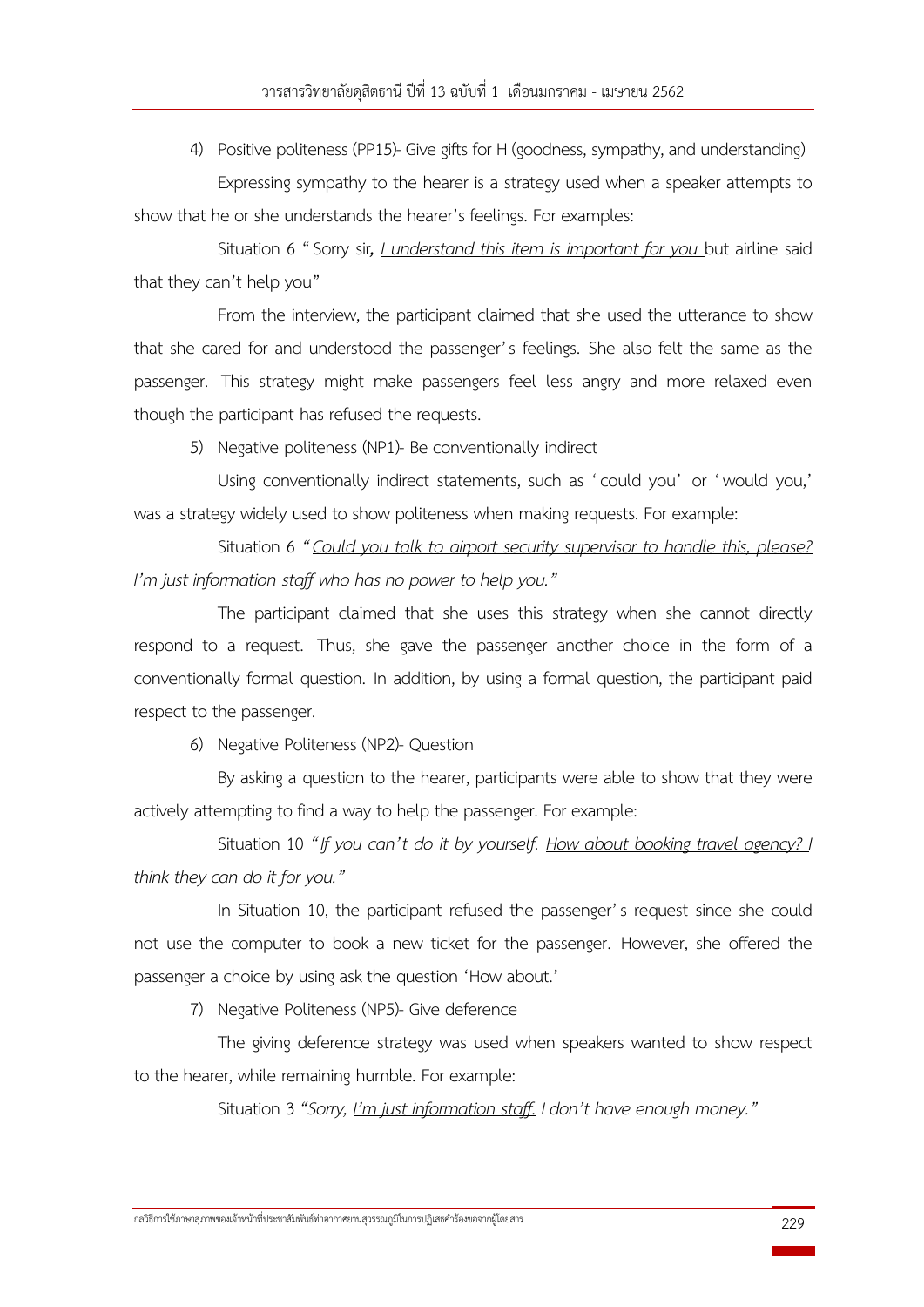From the interview, the participant claimed that the giving deference strategy was one of the most significant strategies in a customer service career, especially when refusing requests. The participant used this technique to reduce or lower her position in the eyes of the passenger, so that she could help the passenger to understand and sympathize.

8) Negative Politeness (NP6)- Apologize

The apology strategy was used to show that the speaker felt regretful or sorry since she was unable to meet the needs and requests of the passenger. For example:

Situation 6 *"I'm sorry. For security reason, liquid item more than 100 ml. are not allowed."*

In Situation 6, the participant apologized to the passenger when refusing the passengers' requests. From the interview, the participant apologized to show that it was her fault, and she felt regretful for not being able to respond to the request. An apology was stated at the first utterance to minimize the face threatening act when refusing.

9) Negative Politeness (NP8)- State the FTA as a general rule

The speaker used this strategy to reduce the imposition and face threatening act by stating a rule or policy. For example:

 Situation 8 *"Sorry, this is Thailand immigration policy. I think you should pay for fine because you can't avoid. If you have no way to find money, I'll call embassy to you."*

From the interview, the participant used this strategy to show that it was neither the passenger's fault nor the participant's fault. Rather, it was a rule or policy of the airport, which everyone has to follow.

Considering all the strategies used, participants expressed both positive politeness and negative politeness through direct speech acts with redressive utterances. In addition, the findings indicated that the use of politeness strategies from the discourse completion tests and the audio recordings were similar.

**The relationship between the use of politeness strategies and the level of seriousness in a situation**

Comparison of politeness strategies between serious situations and very serious and complicated situations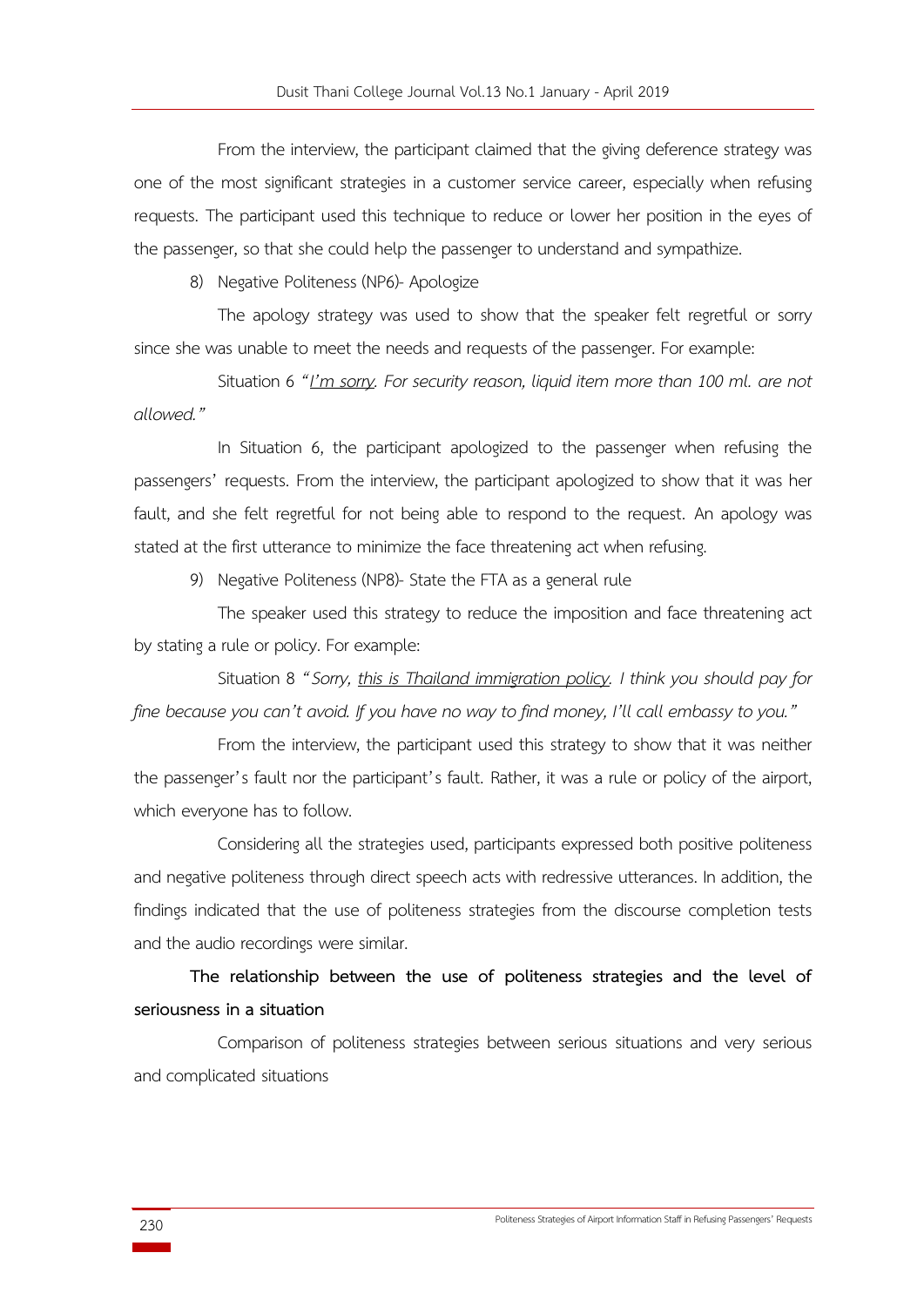#### **Table 2**

| Politeness Strategies                    | Serious | Very serious |  |
|------------------------------------------|---------|--------------|--|
| 1. PP 10- Offer, promise                 |         | 4            |  |
| 2. PP 11- Be optimistic                  | 2       |              |  |
| 3. PP 13- Give reason                    | 5       | 5            |  |
| 4. PP 15- Give gifts for H               |         | 3            |  |
| 5. NP 1- Be conventionally indirect      | 4       | 5            |  |
| 6. NP 2- Question                        | 3       | 3            |  |
| 7. NP 5- Give deference                  |         | 4            |  |
| 8. NP 6- Apologize                       | 4       | 5            |  |
| 9. NP 8- State the FTA as a general rule | 2       | 4            |  |

When comparing the politeness strategies that occurred in serious situations with the very serious and complicated situations, the results suggest that the level of seriousness in a situation affects the use of politeness when refusing passengers' requests. That is, the participants used both positive and negative politeness, which consisted of nine different strategies. Negative politeness occurred in five of the strategies 1) Be conventionally indirect 2) Question 3) Give deference 4) Apologize 5) State the FTA as a general rule and positive politeness occurred in four of the strategies which are 1) Offer, promise 2) Be optimistic 3) Give reason 4) Give gifts for H There were six strategies that the participants used in serious situations, and all six strategies i.e. 1) Be optimistic 2) Give reason 3) Be conventionally indirect 4) Question 5) Apologize 6) State the FTA as a general rule were employed in very serious and complicated situations as well. However, the participants expressed nine politeness strategies in very serious and complicated situations.

Additionally, three politeness strategies, which occurred only in very serious and complicated situations, indicated that the participants attempted to offer sympathy, understanding, and kindness toward the passenger to minimize a face threatening act and any kind of offense. In addition, and in return, the participants - when refusing a request used utterances to show humbleness to receive sympathy from the passenger.

# **Conclusion**

Brown and Levinson's (1987) politeness strategies were used to analyze the data in this study. From the analysis of the refusals in this study, it was concluded that nine strategies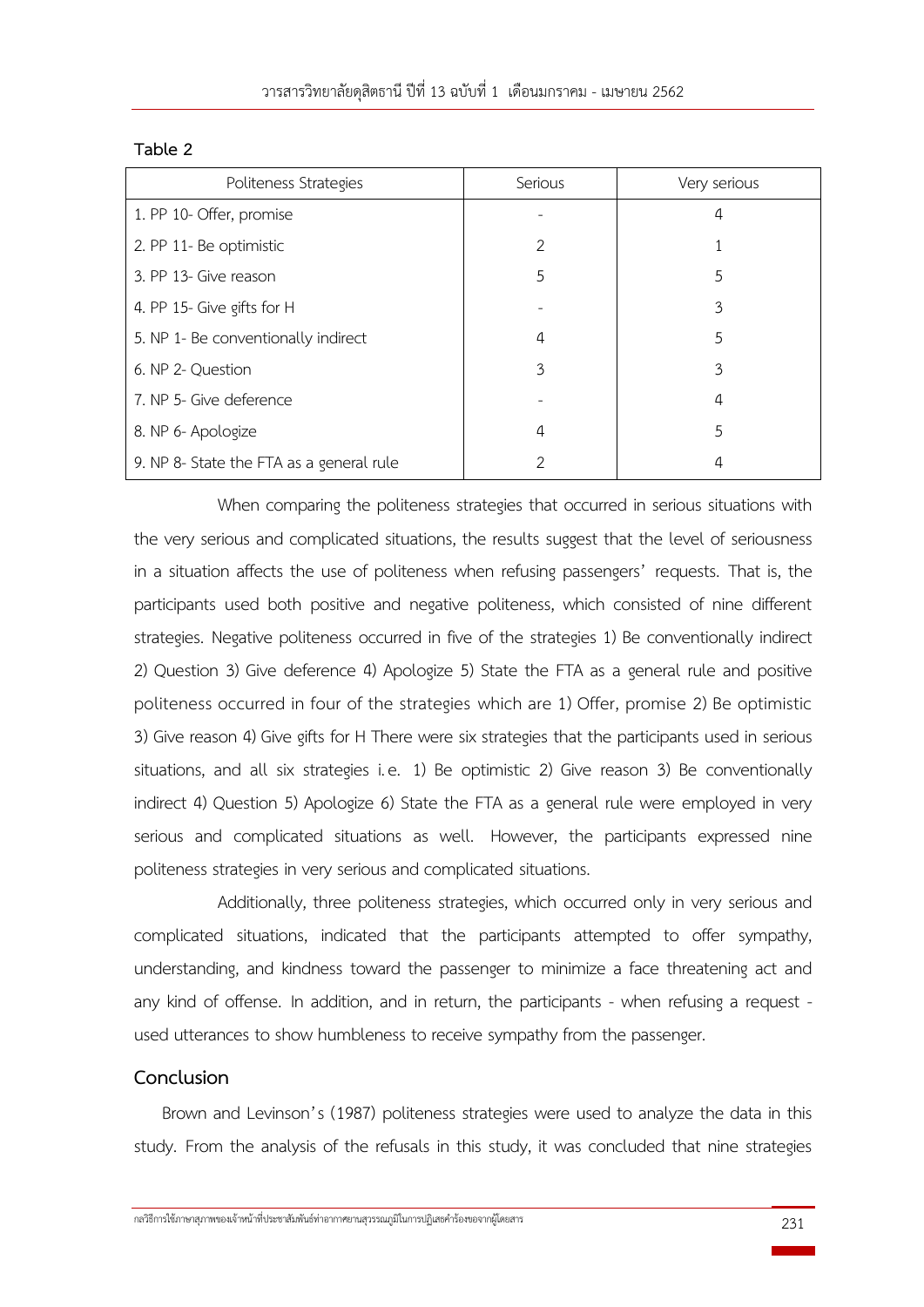were used to refuse requests. Likewise, the study also focused on the relationship between the use of politeness strategies and the level of seriousness within situations, which Brown and Levinson (1987) claimed played an important role in the use of politeness strategies.

The findings of the analysis indicated that six politeness strategies in very serious and complicated situations were similar to politeness strategies in serious situations. The results are listed as follows: positive politeness be optimistic, positive politeness give reason, negative politeness be conventionally indirect, question, hedge, apologize, and state the FTA as a general rule.

The results found for the use of politeness strategies in very serious and complicated situations are as follows: positive politeness offer, positive politeness give reason, be conventionally indirect, give deference, apologize, and state the FTA as a general rule appeared very often, followed by positive politeness give gifts for hearer, positive politeness be optimistic appeared the least often in this level of situations.

According to the use of politeness strategies in very serious and complicated situations, I found that there were three specific politeness strategies that occurred in the following situation: positive politeness 10-Offer, promise, positive politeness 15-Give gifts for hearer (sympathy, understanding), and negative politeness 5-give deference.

#### **Discussion**

This study indicated that Thai airport information staff utilized a variety of politeness strategies to refuse passengers' requests. Positive politeness and negative politeness were used when information staff needed to express direct refusal utterances by providing relevant and clear information to avoid miscommunication. However, redressive acts were expressed to reduce the possibility of threatening or offending the passenger. The strategy that appeared the most frequent was positive politeness 13-give reason. The main reason this strategy occurred the most frequently was to provide information and an explanation for the refusal. In addition, staff attempted to show that they were not unwilling to refuse the request, yet there was a reason that the staff could not respond to the hearer' s want. Therefore, this strategy could help the hearer to better understand and acknowledge the reason for the refusal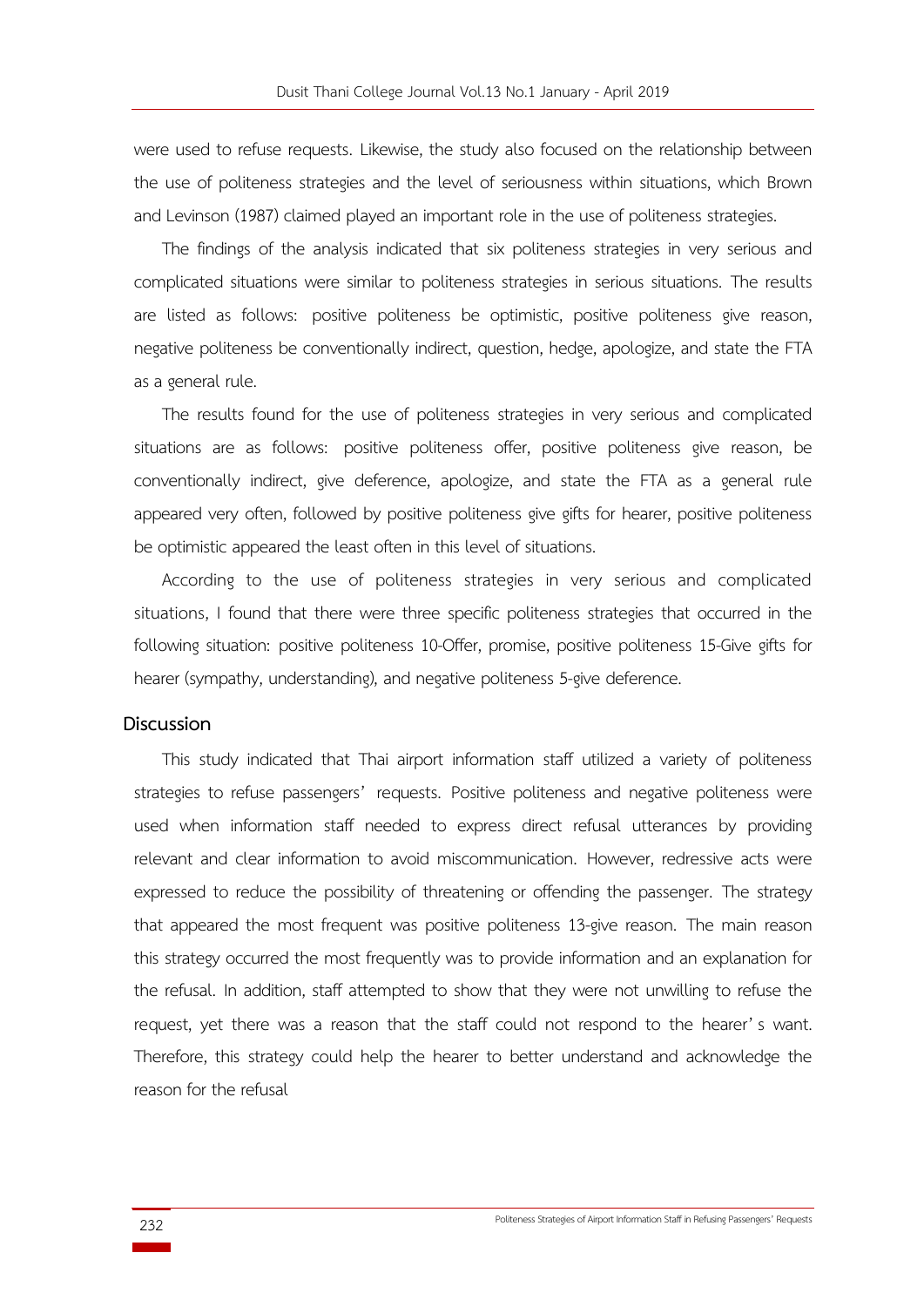#### **Recommendation**

1. Further study could examine politeness strategies used by airport staff since culture is a valuable factor which may cause differences in politeness.

2. The data in this study was collected by using discourse completion tests (DCT), audio recordings, and interviews. However, there are many interesting methods for collecting data, which could be used to study this topic, such as video recording to investigate the reaction of the passenger when staff refuses a request.

3. The results from the research could be apply for airport authority to improve the performances of airport staff.

#### **References**

- Agbor J.M., (2011). *The Relationship Between Customer Satisfaction and Service Quality : A study of Three Services Sectors in Umea*(Unpublished master degree dissertation.) Umea University, Umea.
- Brown, P., & Levinson, S. C. (1987). *Politeness: Some universals in language usage.* Cambridge: Cambridge University Press.
- Chakorn, O. (2006). Persuasive and politeness strategies in cross-cultural letters of request in the Thai business context. *Journal of Asian Pacific Communication, 16*(1), 103-146. DOI: 10.1075/japc.16.1.06cha
- Chiravate, B. (2011). Perception of politeness in English requests by Thai EFL learners. *The Southeast Asian Journal of English Language Studies, 17*(2), 59-71.

Kádár D. Z., & Haugh, M. (2013). *Understanding politeness.* Cambridge: Cambridge university press.

Kádár D. Z., & Mills, S. (2011). *Politeness in East Asia.* Cambridge: Cambridge university press.

- Kitamura, N. (2001). *Politeness Phenomena and Mild Conflict in Japanese Casual Conversation.* Sydney: University of Sydney. European Asian and Middle Eastern Languages and Studies.
- Leech, G. (2014). *The pragmatics of politeness.* New York: Oxford university press.
- Pratiwi, E. H. (2013). Politeness Steategies used in complaint by indonesian EFL learners in Muhamadiyah University of Surakarta.
- Ratnawinata, E. (2014). *A Cross Sectional Study On The Perception Of (Im) Politeness Used In Complaint By Indonesian Efl Students.* Skripsi thesis, Universitas Muhammadiyah Surakarta.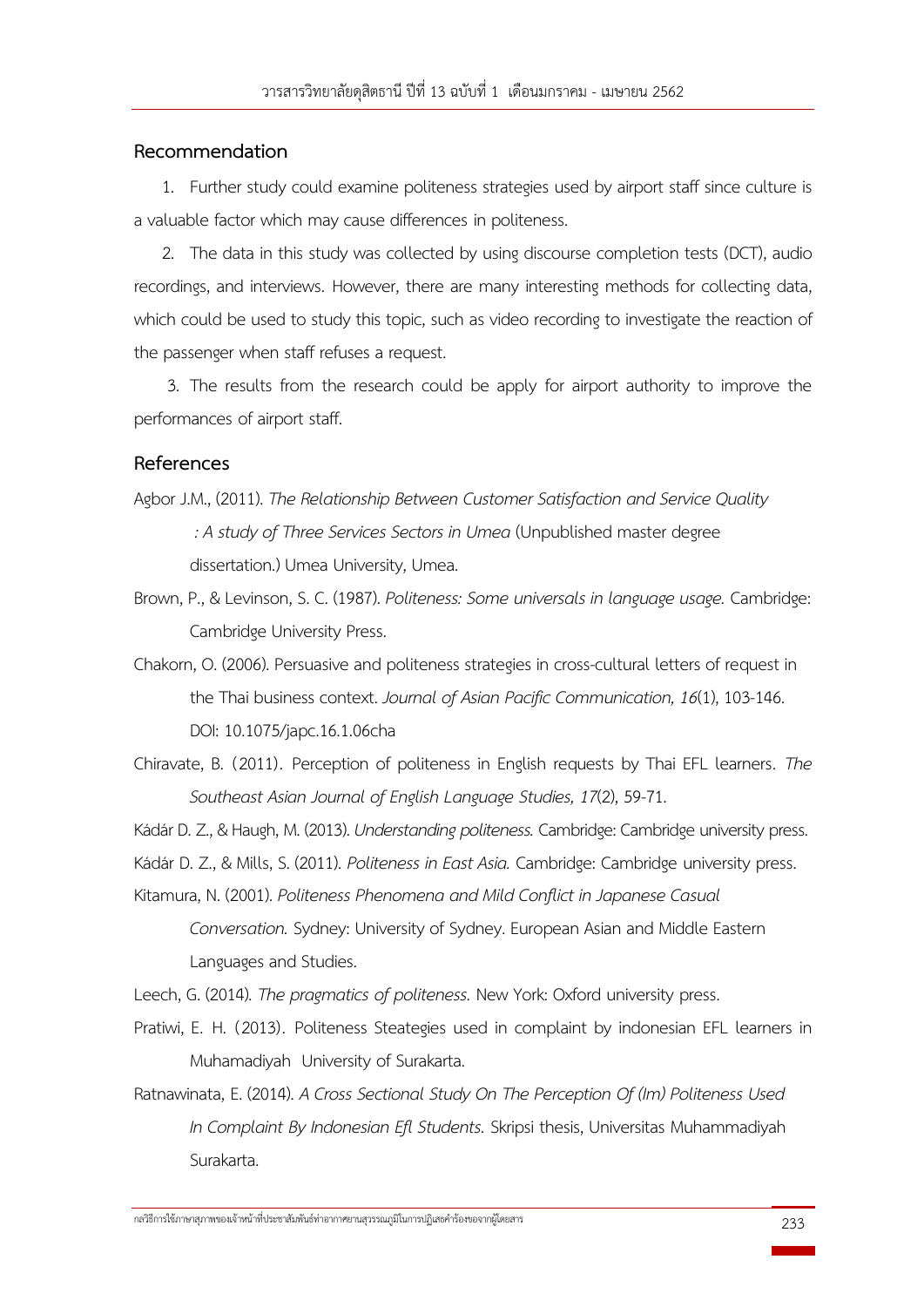- Sadler R.W., & Eroz, R. (2001). "I refuse you!" An Examination of English Refusals by Native Speakers of English Lao and Turkish. *The Arizona Working Papers in Second Language Acquisition and Teaching* 9, 53-80.
- Song, S. (2012). *Politeness and culture in second language acquistion.* London: Palgrave Macmillan.
- Srisurak, P. (2011). *Politeness and Pragmatic Competence in Thai Speakers of English*. (Unpublished doctor degree dissertation.) Newcastle University, Newcastle
- Thaithae, S. (2012). *The politeness Strategies of refuasl towards airline passengers' requests: A case study of customer service agents of Thai Airways International Public Company Limited.* Retrieved from http://dric.nrct.go.th/bookdetail.php?book\_id=259128

Watts, R. J. (2003). *Politeness.* Cambridge: Cambridge University Press.